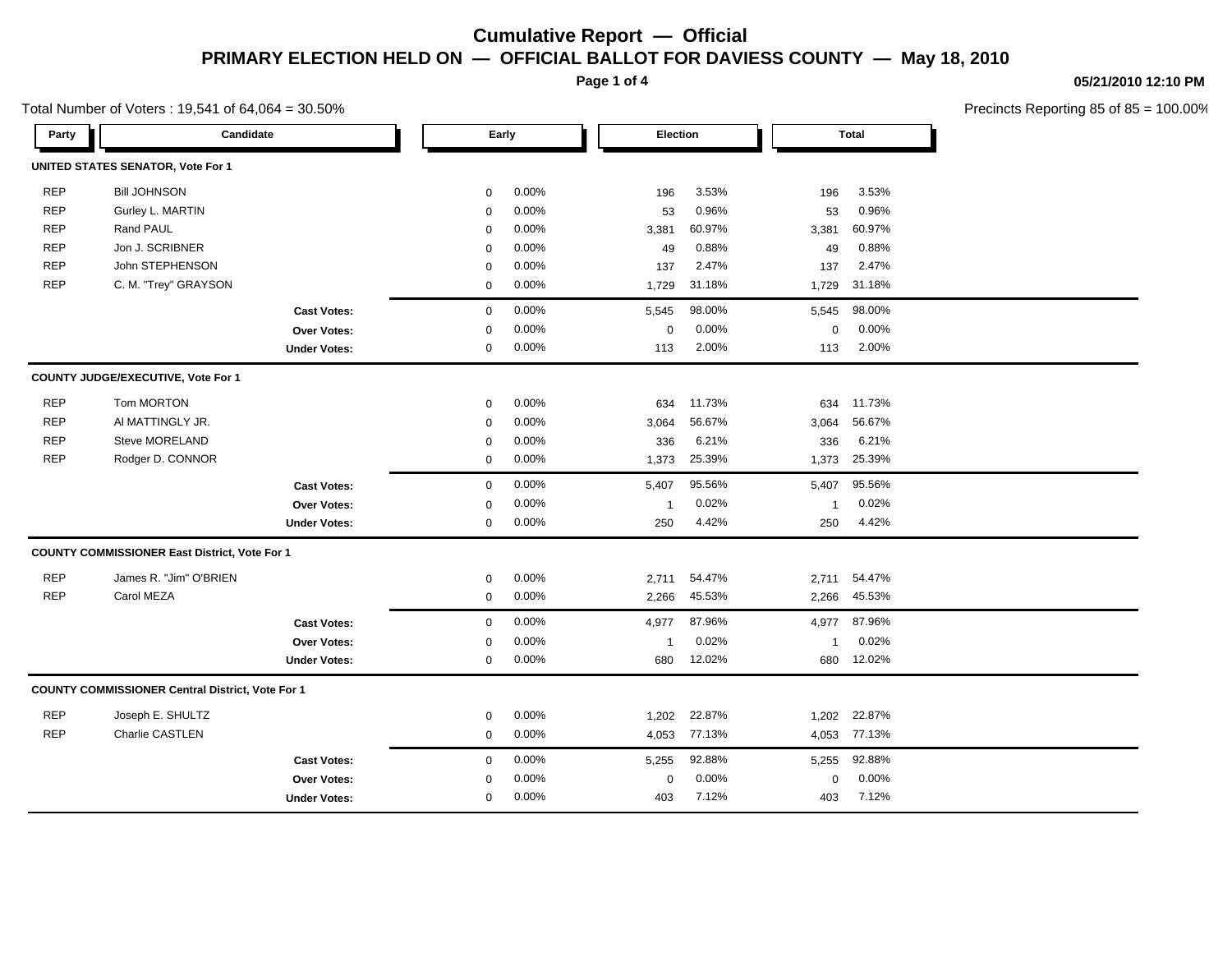**Page 2 of 4**

### **05/21/2010 12:10 PM**

Precincts Reporting 85 of 85 = 100.00%

| Total Number of Voters: 19,541 of 64,064 = 30.50% |                                                               |                     |             |       |              |        |              | Precincts Reporting 85 of 85 |  |
|---------------------------------------------------|---------------------------------------------------------------|---------------------|-------------|-------|--------------|--------|--------------|------------------------------|--|
| Party                                             | Candidate                                                     |                     | Early       |       | Election     |        |              | <b>Total</b>                 |  |
|                                                   | <b>CONSTABLE West District, Vote For 1</b>                    |                     |             |       |              |        |              |                              |  |
| <b>REP</b>                                        | Charlie McCARTY                                               |                     | $\mathbf 0$ | 0.00% | 614          | 45.99% | 614          | 45.99%                       |  |
| <b>REP</b>                                        | Pat O'BRYAN                                                   |                     | $\mathbf 0$ | 0.00% | 721          | 54.01% | 721          | 54.01%                       |  |
|                                                   |                                                               | <b>Cast Votes:</b>  | $\mathsf 0$ | 0.00% | 1,335        | 81.11% | 1,335        | 81.11%                       |  |
|                                                   |                                                               | Over Votes:         | $\Omega$    | 0.00% | $\mathbf 0$  | 0.00%  | $\mathbf 0$  | 0.00%                        |  |
|                                                   |                                                               | <b>Under Votes:</b> | $\mathbf 0$ | 0.00% | 311          | 18.89% | 311          | 18.89%                       |  |
|                                                   | UNITED STATES SENATOR, Vote For 1                             |                     |             |       |              |        |              |                              |  |
| DEM                                               | <b>Jack CONWAY</b>                                            |                     | $\mathbf 0$ | 0.00% | 5,440        | 42.67% | 5,440        | 42.67%                       |  |
| <b>DEM</b>                                        | Daniel MONGIARDO                                              |                     | 0           | 0.00% | 5,650        | 44.31% | 5,650        | 44.31%                       |  |
| <b>DEM</b>                                        | Darlene F. PRICE                                              |                     | 0           | 0.00% | 639          | 5.01%  | 639          | 5.01%                        |  |
| DEM                                               | Maurice M. SWEENEY                                            |                     | $\Omega$    | 0.00% | 331          | 2.60%  | 331          | 2.60%                        |  |
| DEM                                               | James BUCKMASTER                                              |                     | $\mathbf 0$ | 0.00% | 690          | 5.41%  | 690          | 5.41%                        |  |
|                                                   |                                                               | <b>Cast Votes:</b>  | $\mathbf 0$ | 0.00% | 12,750       | 93.28% | 12,750       | 93.28%                       |  |
|                                                   |                                                               | Over Votes:         | $\Omega$    | 0.00% | 3            | 0.02%  | 3            | 0.02%                        |  |
|                                                   |                                                               | <b>Under Votes:</b> | 0           | 0.00% | 916          | 6.70%  | 916          | 6.70%                        |  |
|                                                   | STATE REPRESENTATIVE 12th Representative District, Vote For 1 |                     |             |       |              |        |              |                              |  |
| DEM                                               | Larry SUESS                                                   |                     | $\mathbf 0$ | 0.00% | 425          | 29.62% | 425          | 29.62%                       |  |
| <b>DEM</b>                                        | Jim GOOCH JR.                                                 |                     | 0           | 0.00% | 1,010        | 70.38% | 1,010        | 70.38%                       |  |
|                                                   |                                                               | <b>Cast Votes:</b>  | $\mathbf 0$ | 0.00% | 1,435        | 85.93% | 1,435        | 85.93%                       |  |
|                                                   |                                                               | Over Votes:         | $\mathbf 0$ | 0.00% | $\mathbf{1}$ | 0.06%  | $\mathbf{1}$ | 0.06%                        |  |
|                                                   |                                                               | <b>Under Votes:</b> | 0           | 0.00% | 234          | 14.01% | 234          | 14.01%                       |  |
|                                                   | COUNTY JUDGE/EXECUTIVE, Vote For 1                            |                     |             |       |              |        |              |                              |  |
| <b>DEM</b>                                        | <b>Bruce KUNZE</b>                                            |                     | 0           | 0.00% | 9,019        | 71.64% | 9,019        | 71.64%                       |  |
| <b>DEM</b>                                        | Maxwell Lee FENDEL                                            |                     | $\mathbf 0$ | 0.00% | 3,571        | 28.36% | 3,571        | 28.36%                       |  |
|                                                   |                                                               | <b>Cast Votes:</b>  | $\mathbf 0$ | 0.00% | 12,590       | 92.11% | 12,590       | 92.11%                       |  |
|                                                   |                                                               | Over Votes:         | 0           | 0.00% | $\mathbf 0$  | 0.00%  | $\mathbf 0$  | 0.00%                        |  |
|                                                   |                                                               | <b>Under Votes:</b> | $\mathbf 0$ | 0.00% | 1,079        | 7.89%  | 1,079        | 7.89%                        |  |
| <b>CORONER, Vote For 1</b>                        |                                                               |                     |             |       |              |        |              |                              |  |
| <b>DEM</b>                                        | Marietta Coakley WORTH                                        |                     | 0           | 0.00% | 1,551        | 11.67% | 1,551        | 11.67%                       |  |
| <b>DEM</b>                                        | <b>Bob HOWE</b>                                               |                     | $\Omega$    | 0.00% | 4,516        | 33.99% | 4,516        | 33.99%                       |  |
| DEM                                               | Jeff JONES                                                    |                     | $\mathbf 0$ | 0.00% | 7,218        | 54.33% | 7,218        | 54.33%                       |  |
|                                                   |                                                               | <b>Cast Votes:</b>  | $\mathbf 0$ | 0.00% | 13,285       | 97.19% | 13,285       | 97.19%                       |  |
|                                                   |                                                               | Over Votes:         | 0           | 0.00% | $\mathbf 0$  | 0.00%  | $\mathbf 0$  | 0.00%                        |  |
|                                                   |                                                               | <b>Under Votes:</b> | $\mathbf 0$ | 0.00% | 384          | 2.81%  | 384          | 2.81%                        |  |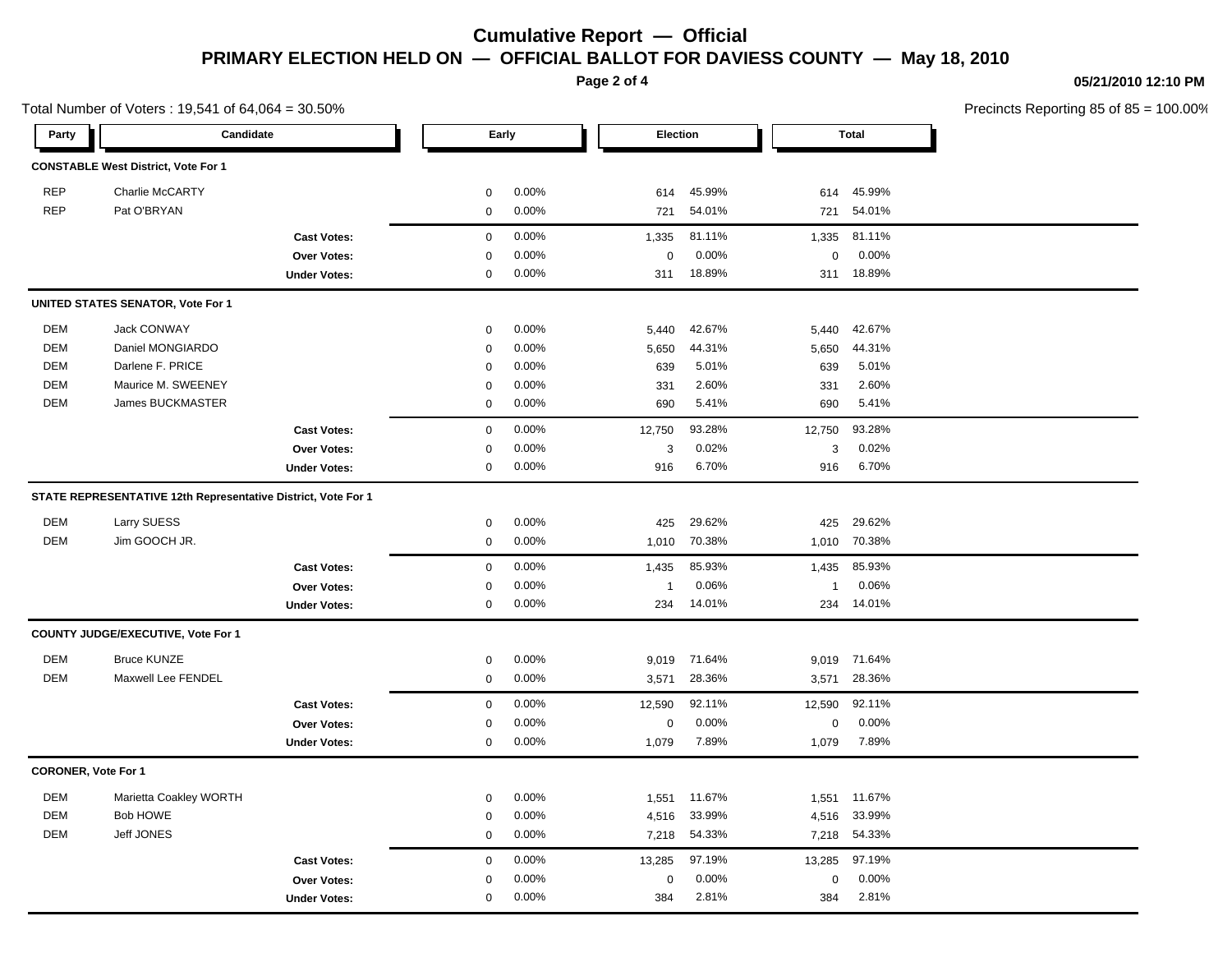**Page 3 of 4**

### **05/21/2010 12:10 PM**

Precincts Reporting 85 of 85 = 100.00%

| Total Number of Voters: 19,541 of 64,064 = 30.50% |                                                         |                     |              |       |                |          |                |              | Precincts Reporting 85 of 85 |  |
|---------------------------------------------------|---------------------------------------------------------|---------------------|--------------|-------|----------------|----------|----------------|--------------|------------------------------|--|
| Party                                             | Candidate                                               |                     | Early        |       |                | Election |                | <b>Total</b> |                              |  |
|                                                   | COUNTY COMMISSIONER East District, Vote For 1           |                     |              |       |                |          |                |              |                              |  |
| DEM                                               | Jim LAMBERT                                             |                     | 0            | 0.00% | 8,738          | 69.85%   | 8,738          | 69.85%       |                              |  |
| DEM                                               | Terry L. POLLOCK                                        |                     | 0            | 0.00% | 3,772          | 30.15%   | 3,772          | 30.15%       |                              |  |
|                                                   |                                                         | <b>Cast Votes:</b>  | 0            | 0.00% | 12,510         | 91.52%   | 12,510         | 91.52%       |                              |  |
|                                                   |                                                         | Over Votes:         | 0            | 0.00% | $\mathbf 0$    | 0.00%    | $\mathbf 0$    | 0.00%        |                              |  |
|                                                   |                                                         | <b>Under Votes:</b> | 0            | 0.00% | 1,159          | 8.48%    | 1,159          | 8.48%        |                              |  |
|                                                   | <b>COUNTY COMMISSIONER Central District, Vote For 1</b> |                     |              |       |                |          |                |              |                              |  |
| DEM                                               | Harold WILSON                                           |                     | $\mathbf 0$  | 0.00% | 3,593          | 27.92%   | 3,593          | 27.92%       |                              |  |
| DEM                                               | Stephen Gregory HARDESTY                                |                     | 0            | 0.00% | 1,731          | 13.45%   | 1,731          | 13.45%       |                              |  |
| <b>DEM</b>                                        | <b>Nick CAMBRON</b>                                     |                     | 0            | 0.00% | 2,906          | 22.58%   | 2,906          | 22.58%       |                              |  |
| DEM                                               | Michael W. KOGER                                        |                     | 0            | 0.00% | 4,641          | 36.06%   | 4,641          | 36.06%       |                              |  |
|                                                   |                                                         | <b>Cast Votes:</b>  | $\mathbf{0}$ | 0.00% | 12,871         | 94.16%   | 12,871         | 94.16%       |                              |  |
|                                                   |                                                         | <b>Over Votes:</b>  | $\mathbf 0$  | 0.00% | $\overline{2}$ | 0.01%    | $\overline{2}$ | 0.01%        |                              |  |
|                                                   |                                                         | <b>Under Votes:</b> | $\mathbf{0}$ | 0.00% | 796            | 5.82%    | 796            | 5.82%        |                              |  |
|                                                   | <b>COUNTY COMMISSIONER West District, Vote For 1</b>    |                     |              |       |                |          |                |              |                              |  |
| DEM                                               | Paul J. HAIRE                                           |                     | 0            | 0.00% | 3,042          | 24.08%   | 3,042          | 24.08%       |                              |  |
| DEM                                               | Patrick DAVIS                                           |                     | 0            | 0.00% | 969            | 7.67%    | 969            | 7.67%        |                              |  |
| DEM                                               | John WARREN                                             |                     | $\mathbf 0$  | 0.00% | 4,977          | 39.40%   | 4,977          | 39.40%       |                              |  |
| DEM                                               | Randy BOOKER                                            |                     | 0            | 0.00% | 2,408          | 19.06%   | 2,408          | 19.06%       |                              |  |
| DEM                                               | Sharon CASTLE                                           |                     | 0            | 0.00% | 1,237          | 9.79%    | 1,237          | 9.79%        |                              |  |
|                                                   |                                                         | <b>Cast Votes:</b>  | 0            | 0.00% | 12,633         | 92.42%   | 12,633         | 92.42%       |                              |  |
|                                                   |                                                         | Over Votes:         | 0            | 0.00% | 2              | 0.01%    | 2              | 0.01%        |                              |  |
|                                                   |                                                         | <b>Under Votes:</b> | 0            | 0.00% | 1,034          | 7.56%    | 1,034          | 7.56%        |                              |  |
|                                                   | <b>CONSTABLE East District, Vote For 1</b>              |                     |              |       |                |          |                |              |                              |  |
| DEM                                               | David Allen UNDERHILL                                   |                     | 0            | 0.00% | 1,701          | 44.66%   | 1,701          | 44.66%       |                              |  |
| DEM                                               | Mark IRBY                                               |                     | 0            | 0.00% | 1,570          | 41.22%   | 1,570          | 41.22%       |                              |  |
| DEM                                               | Zack D. SALYERS                                         |                     | $\mathbf 0$  | 0.00% | 538            | 14.12%   | 538            | 14.12%       |                              |  |
|                                                   |                                                         | <b>Cast Votes:</b>  | $\mathbf{0}$ | 0.00% | 3,809          | 88.89%   | 3,809          | 88.89%       |                              |  |
|                                                   |                                                         | Over Votes:         | $\mathbf 0$  | 0.00% | $\mathbf 0$    | 0.00%    | $\mathbf 0$    | 0.00%        |                              |  |
|                                                   |                                                         | <b>Under Votes:</b> | $\mathbf 0$  | 0.00% | 476            | 11.11%   | 476            | 11.11%       |                              |  |